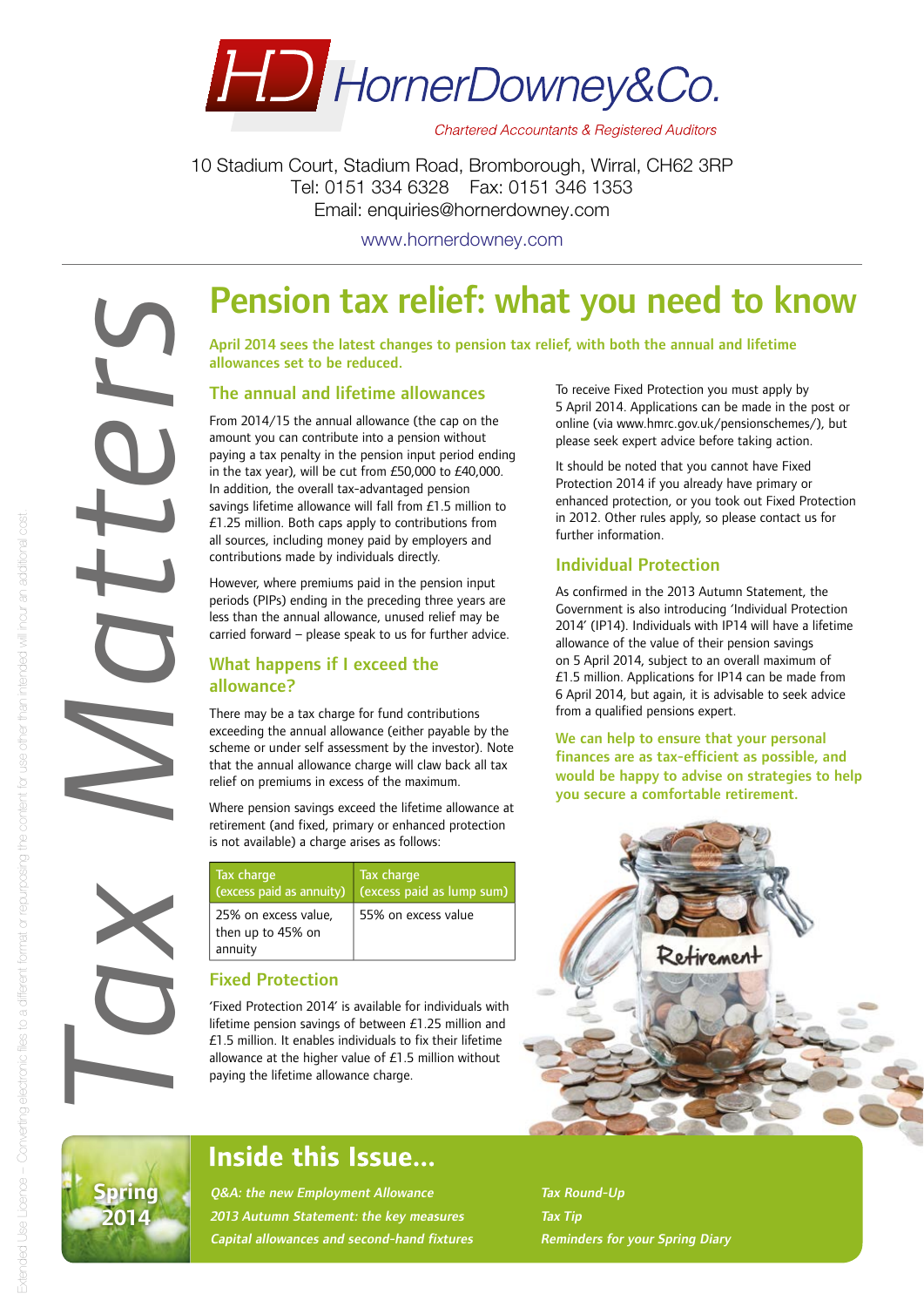# **Q**&**A** The new Employment Allowance

From April 2014 businesses and charities will be entitled to a new annual 'Employment Allowance', worth up to £2,000. Here we answer some frequently asked questions on the new allowance.

#### **Q.** What is the Employment Allowance?

**A.** The Employment Allowance is a new measure designed to support businesses with the cost of employment. The allowance will cut up to £2,000 from every business and charity's national insurance bill over the course of the year's PAYE payments.

### **Q.** Who will benefit?

**A.** The allowance will apply to all businesses, charities and Community Amateur Sports Clubs. According to recent Government estimations, around 1.25 million employers will benefit from the measure, while

450,000 firms are expected to be taken out of national insurance altogether in 2014/15.

#### **Q.** When is it being introduced?

**A.** The measure comes into effect from 6 April 2014.

### **Q.** How will it work?

**A.** HM Revenue & Customs (HMRC) intends to deliver the new Employment Allowance through standard payroll software and its Real Time Information (RTI) system. A 'yes/no' Employment Allowance indicator facility will be added to the RTI Employer Payment Summary (EPS) and payroll providers will also be required to update their software in the same way.

To claim the allowance, employers will need to notify HMRC by completing the yes/ no indicator. They will only need to do this once. The employer's payroll software will then offset the allowance against each monthly Class 1 secondary national insurance contributions (NICs) payment that is due to be made to HMRC until the allowance is fully claimed or the tax year ends. For the following tax year, it is proposed that the allowance will be available as an offset against a Class 1 secondary NICs liability as it arises during the tax year.

A similar process will mirror the IT procedure where an employer still submits their returns on paper.

#### **Q.** What if I have more than one PAYE scheme?

**A.** The Employment Allowance will apply per employer and can only be claimed once, irrespective of how many PAYE schemes the employer chooses to operate. It will be up to the individual employer to decide which PAYE scheme to claim it against.

Please note that this article is based on the draft legislation available at the time of printing. For further advice and strategies to help keep your tax liability to a minimum, please contact us.

### 2013 Autumn Statement: the key measures

Chancellor George Osborne presented the 2013 Autumn Statement on 5 December. Here we summarise some of the main announcements that could affect you and your business, but for further details please contact us.

#### New cap on business rates increases

The Chancellor announced that business rates increases in England will be capped at 2% in 2014/15. Businesses will also be allowed to pay their rates in 12 monthly instalments from 1 April 2014.

#### Business rates discount

In addition, a business rates discount of up to £1,000 will be introduced for 2014/15 and 2015/16, to apply to certain retail properties with a rateable value of up to £50,000.

The Government will also introduce a 50% business rates reoccupation relief for 18 months up to the State aid limits, for businesses that move into retail premises that have been empty for a year or more.

#### Small Business Rate Relief extended

The temporary doubling of the Small Business Rate Relief (SBRR) has been extended for a further 12 months to April 2015.

The Government will also relax the rules to allow businesses taking on an additional property to retain SBRR on the first property for one year, with effect from 1 April 2014.

#### Employer NICs for under-21s

From 6 April 2015, employers will no longer be required to pay Class 1 employer NICs on earnings paid up to the Upper Earnings Limit to any employee under the age of 21. This will apply to both existing employees and to employers taking on new staff.

#### Income tax

As announced at Budget 2013, from 2014/15 the personal allowance for those born after 5 April 1948 will be increased to £10,000 and the basic rate limit will be reduced to £31,865. The higher rate threshold will be set at £41,865.

#### Transferable tax allowance for married couples

From April 2015, eligible spouses and civil partners can transfer £1,000 of their personal allowance to their partner, where neither pays tax at the higher or additional rate.

#### State pension

The Chancellor has confirmed that the State Pension Age (SPA) could rise to 68 by the mid-2030s and to 69 by the late 2040s.

Individuals who have not built up a full entitlement to the state pension are currently allowed to pay voluntary NICs before SPA to increase their entitlement. From October 2015 a new class of voluntary NIC (Class 3A) will be introduced, giving those who reach SPA before 6 April 2016 an opportunity to boost their Additional State Pension.

#### Capital gains tax (CGT)

For the sale of a property which has at some time been the person's principal private residence, the final period exemption will be reduced from 36 months to a maximum of 18 months for disposals after 5 April 2014. This may also affect the entitlement to residential lettings relief.

The Government will also consult on plans to introduce a CGT charge on gains made by non-residents disposing of UK residential property after 5 April 2015.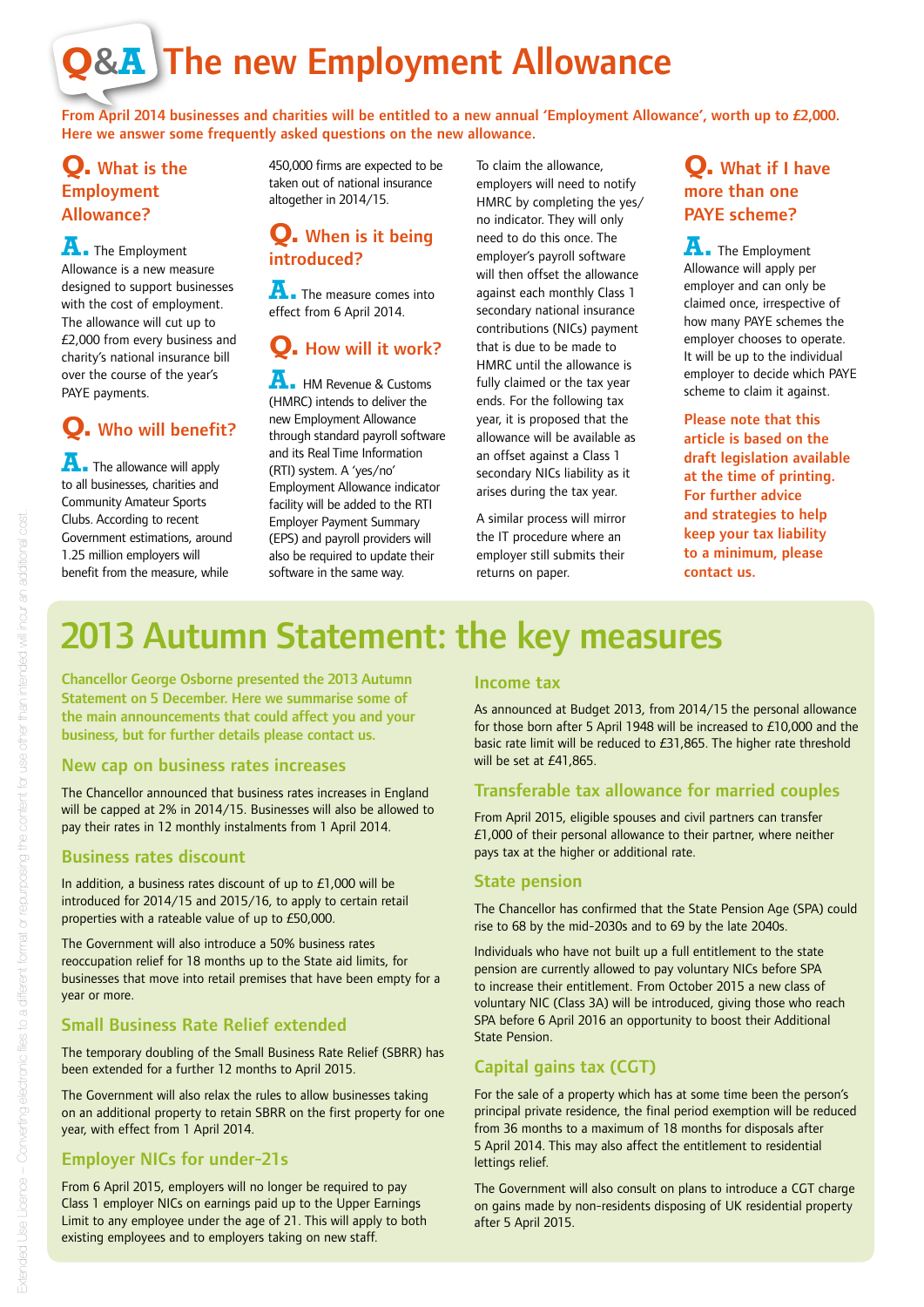## Capital allowances and second-hand fixtures

April 2014 sees the introduction of significant changes to the rules on capital allowances and second-hand fixtures.

 $\epsilon$ 

#### The basics

Capital allowances permit businesses to write off the cost of capital assets, such as plant and machinery, against their taxable income. This includes plant and machinery that is a 'fixture' or part of a building such as lifts, air conditioning, heating and sanitary ware.

As a result of legislation introduced by the 2012 Finance Act, claiming capital allowances

for the purchase of a second-hand fixture is conditional on certain requirements, namely the *pooling requirement* and, normally, the *fixed value requirement* (a formal apportionment of the sale price between fixtures and other items). In exceptional circumstances this requirement may be substituted by a *disposal value statement* (a written statement by the past owner of the value of fixtures previously brought into account, for example on the sale of a business property following permanent cessation of the business).

The rules apply to expenditure incurred on or after 1 April 2012 (corporation tax) and 6 April 2012 (income tax). However, as a result of transitional rules, the pooling requirement does not apply until 1 April 2014 (corporation tax) or 6 April 2014 (income tax). The effects of this requirement are examined below.

#### The pooling requirement

Where the interest in a fixture is transferred on or after 1 April 2014 for corporation tax purposes or on or after 6 April 2014 for income tax purposes, the current owner will only be able to claim plant and machinery capital allowances in respect of the fixture if the pooling requirement is met.

The pooling requirement is met if the past owner pooled their qualifying expenditure in respect of the fixture, either by allocating the qualifying expenditure in respect of the fixture to a pool or by claiming a first year allowance (FYA) or the annual investment allowance (AIA).

#### **Conditions**

The past owner must pool the expenditure in a chargeable accounting period in which they are treated as the owner of the fixture. For these purposes, the past owner is the last person who was entitled to claim capital allowances in respect of the fixture, by virtue of having incurred qualifying expenditure on it.

**From April 2014 plant and machinery allowances will not be available for any future owners of fixtures on any part of the past owner's qualifying capital expenditure which has not been pooled.**

However, a person is not a past owner if they ceased to be treated as the owner before 1 April 2012 (for corporation tax purposes) or 6 April 2012 (for income tax purposes).

So from 1 or 6 April 2014, plant and machinery allowances will not be available for any future owners of fixtures on any part of the past owner's qualifying capital expenditure

which has not been pooled. Where this is the case, the qualifying expenditure incurred by the current owner will be deemed to be nil.

#### **Example**

Mark owns a freehold office which he sells to Ben. The office contains various fixtures and fittings. Mark and Ben make an election to the effect that £30,000 of the purchase price relates to fixtures that Mark included in the general pool, and in respect of which he has claimed capital allowances. This is the value that Mark is required to bring into account as a disposal value and the value of the qualifying expenditure on which Ben can claim capital allowances. The purchase price also includes fixtures and fittings valued at £20,000 on which Mark has not claimed capital allowances, although he could have done so.

If the sale takes place before 6 April 2014, the pooling requirement does not have to be met and Ben can claim plant and machinery capital allowances on both the fixtures valued at £30,000 on which Mark has claimed capital allowances and the fixtures valued at £20,000 in respect of which no allowances have been claimed.

However, if the transfer takes place on or after 6 April 2014, Ben can only claim capital allowances in respect of the fixtures valued at £30,000 in respect of which the pooling requirement has been met. He is deemed to have qualifying expenditure of nil in respect of the fixtures for which the pooling requirement is not met.

For further advice and information on claiming capital allowances for your business expenditure, please contact us.